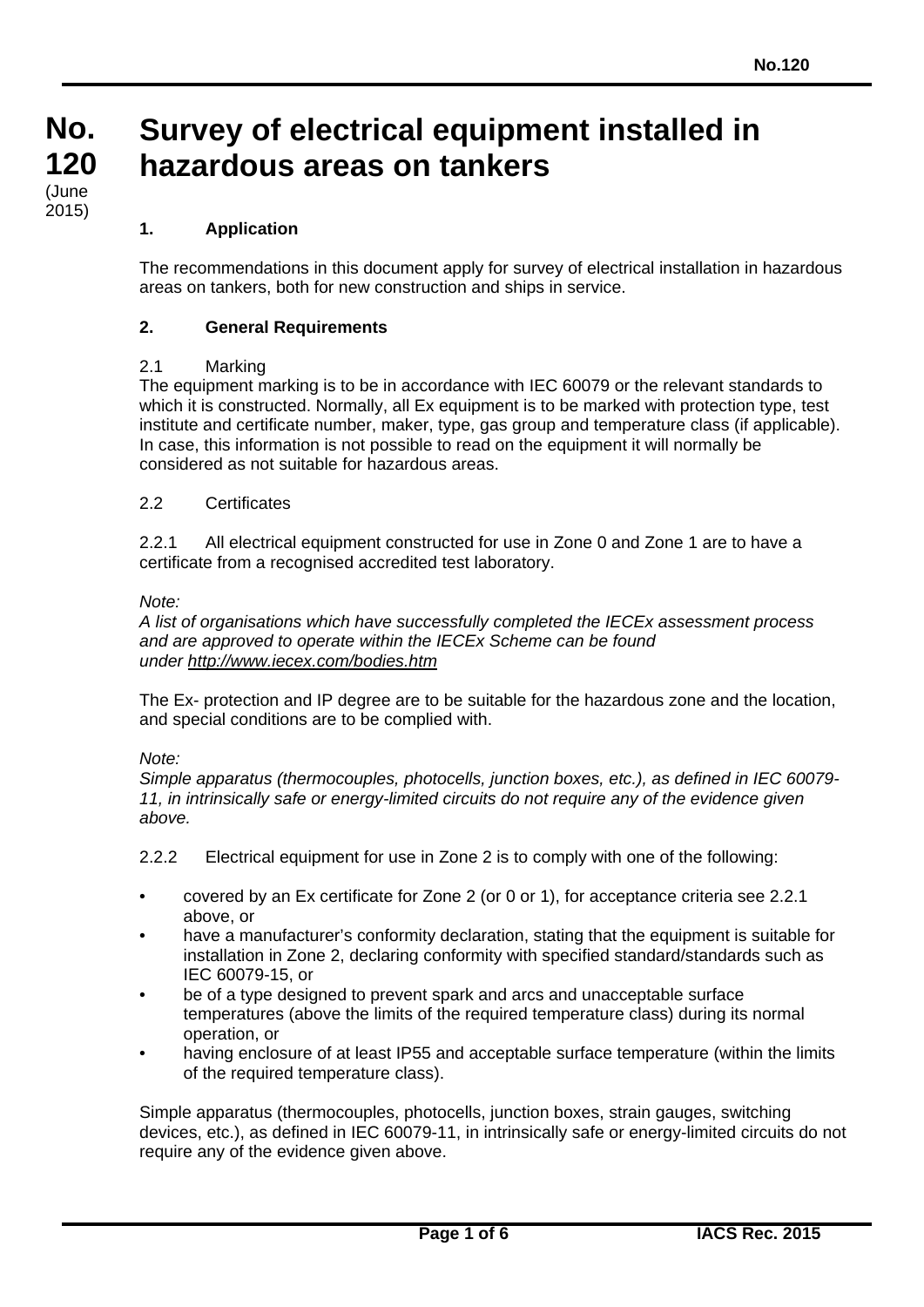**No. 120** (cont)

2.3 Modifications

Unauthorised modifications are not permitted. If equipment has been subjected to unauthorised modifications, it will be considered as not suitable for hazardous areas.

*Note: Information on the nameplate of equipment is to be consistent with information given in* 

#### *Note:*

*Some examples of unauthorised modifications are:*

*the manufacturer's conformity declaration or Ex certificate.*

- *- Additional holes drilled in an Ex-d enclosure.*
- *- Gaskets fitted to enclosures not certified with it.*
- *- Flame paths taped, painted or tighten by other means for preventing corrosion.*

Drawings (as mentioned in clause 3.1) are to be submitted to the Society for approval for new installations or conversion of electrical installations in hazardous areas, which may affect classification.

The modifications are to be carried out in accordance with IEC 60079.

2.4 Cable glands and plugs for Ex-d and Ex-e enclosures are marked and of same Ex type as the enclosure, unless certified for use of different type.

For Ex-d enclosures, the gas group is also stated on the gland. If this information is not readable on the equipment it will normally be considered as not suitable for hazardous areas. For Zone 1, glands with rubber seal can only be used for enclosure with internal volume less than 2 litres and gas group IIA & IIB.

*Note: Cable glands are marked individually (IEC 60079-0 Appendix A.4.1). However, individual marking of cable glands is not required when the cable glands form an integral and permanently fixed part of the enclosure having been certified as one single unit.*

- 2.5 Flame paths on Ex-d enclosures can be protected by the following:
- Suitable non-hardening grease.
- Gaskets, if the equipment has been certified with gaskets.
- One layer of soft tape, but not for gas group IIC (and not on threads).
- Maker's recommendation.

Cable glands are to be also Ex-d.

2.6 If a gasket is damaged and needs replacement, it is of the same type as originally fitted or another acceptable type as stated in the certificate. Any change of gaskets is typically an item that is to be recorded in the maintenance record onboard and thereby easy to identify.

2.7 Repair of equipment.

Minor Maintenance by shipboard personnel such as changing gaskets, covers for light fittings, etc. is permitted, but is to be recorded.

Major repairs such as the change of motor bearings, etc. are to be done by qualified personnel, and recorded and marked with the symbol:



*Note that the Flag state might have further requirements for repair of Ex equipment.*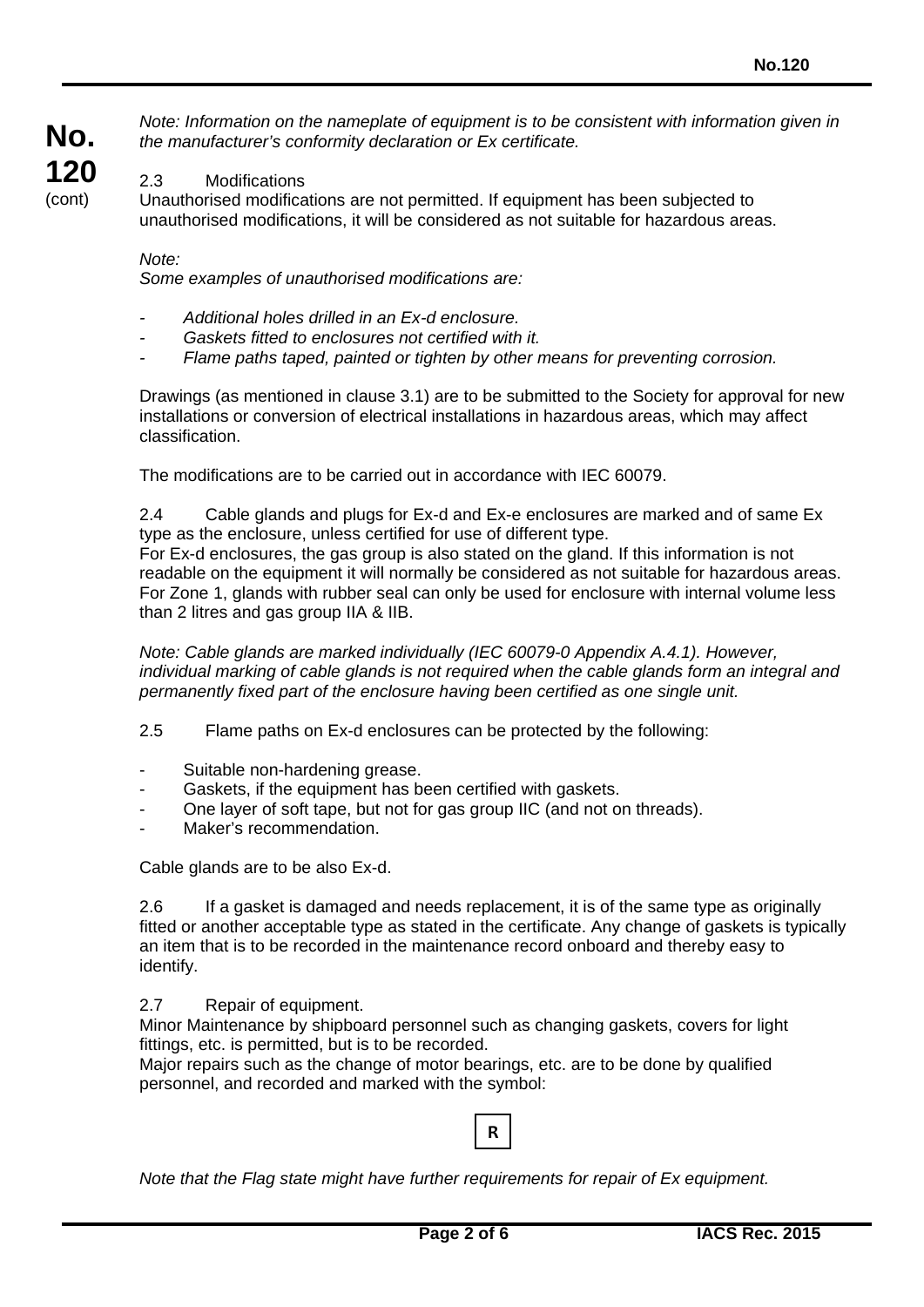2.8 Maintenance procedures and records for all electrical equipment located in hazardous areas are documented and kept onboard.

The record includes the following as a minimum:

- Date of inspection

**No.**

**120** (cont)

- Identification of any maintenance found necessary
- Details of maintenance and date when it was completed
- Name of companies and persons who carried out the inspection and maintenance

### **3. Surveys on new construction**

3.1 Documentation to be submitted:

3.1.1 The following plans and documents are to be submitted to the Society for approval before the new construction survey:

- a) Area classification drawing of the ship showing gas-dangerous zones and spaces. Spaces requiring over-pressure/under-pressure, ventilation openings, air-locks, etc. are to be indicated in the drawing or its attachments.
- b) Layout drawing of electrical equipment in hazardous areas.
- c) List of all electrical equipment in hazardous areas, including the following details:
	- Zone classification of location
	- Reference to equipment identification used on layout / area classification drawing
	- Type of equipment and manufacturer
	- Type of explosion protection
	- Apparatus group
	- Temperature class
	- Ingress Protection(IP) rating
	- Test authority and Ex-certificate number
	- Ambient temperature range for the equipment<sup>1)</sup>

#### *Note 1)*

*If ambient temperature is not stated it is to be understood as the temperature range as -20 deg to +40 deg, as per IEC 60079-14.*

d) Verification of the compatibility between the barrier and the field component for Intrinsically Safe (IS) circuits.

3.1.2 The documentation as per 3.1.1 is to be available and approved. The actual installation is to be compared with relevant approved drawings. Manufacturer's declarations and certificates for certified Ex equipment are to be delivered with the vessel. All nameplates on equipment are to be consistent with the certificate or declaration.

## 3.2 Survey of Installation

The installation of electrical equipment in hazardous area is to be verified in accordance with approved drawings.

All equipment is subject to survey, including the checking of connections, conditions and functions and the opening of enclosures by appropriate tools. Proper electrical installation and compliance with possible special conditions from the Ex-certificate are to be verified.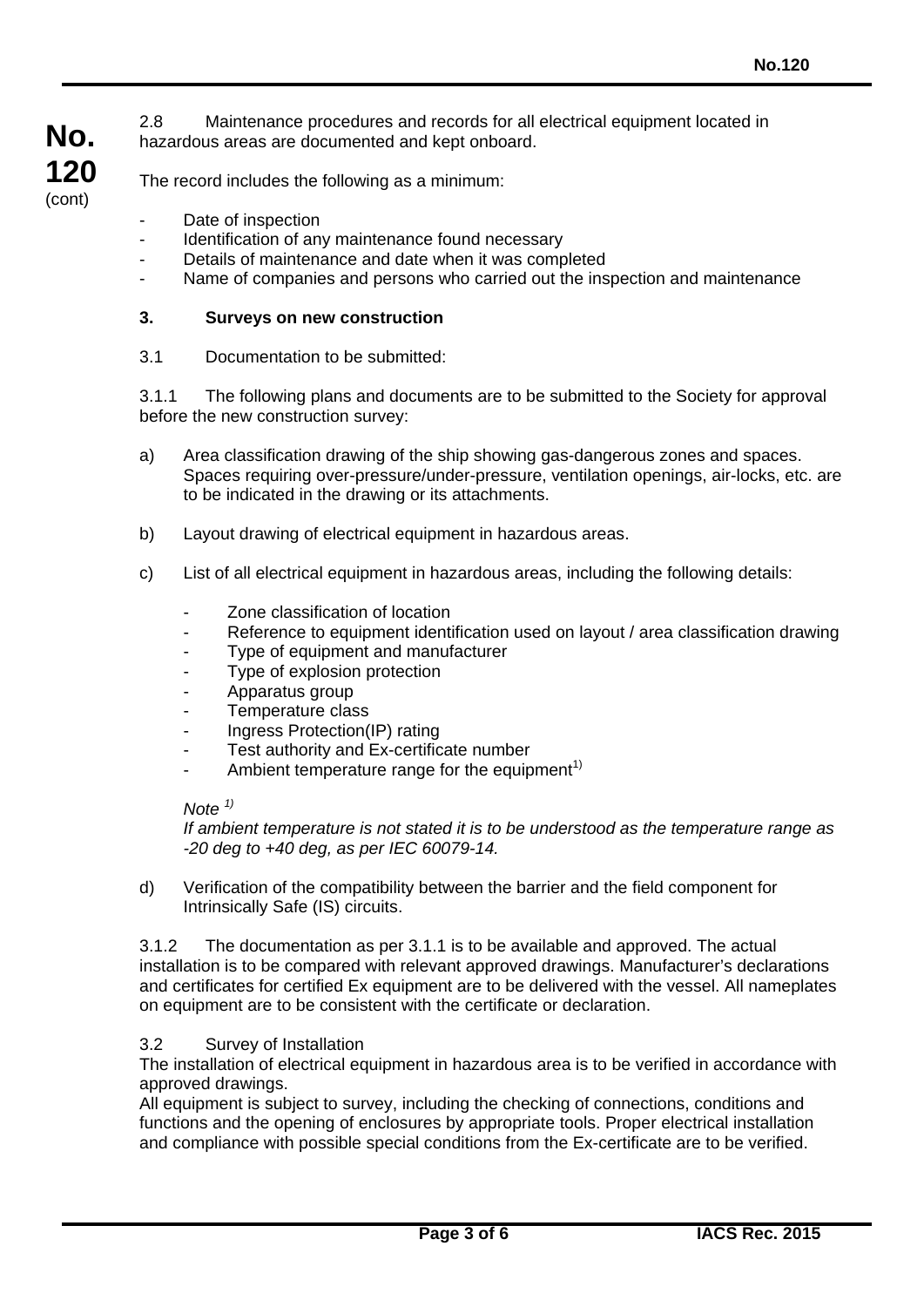**No. 120** (cont)

It is to be verified that:

3.2.1 Cables are properly fixed and mechanically protected. The type of cable is appropriate for the hazardous area (screened or armoured) or has been installed in a pipe.

3.2.2 There is no obvious damage to cables. There are normally no cable joints in hazardous areas, but for repairs this may be acceptable provided the continuity of the cable is maintained. Except for intrinsically safe circuits, cable joints are not accepted in Zone 0.

3.2.3 There is no undue accumulation of dust and dirt.

3.2.4 Earth fault monitoring devices are in normal operation and no active alarm due to abnormal low level of insulation resistance or high level of leakage current.

3.2.5 Measurement of insulation resistance: All applicable electrical equipment are able to read minimum 1 MΩ. Confirm that earthing and bonding are made with proper resistance to earth.

*Note: The measurement of insulation resistance for IS equipment is to be carried out only after isolating the circuitry, where otherwise damage to the equipment may result.*

3.2.6 The hazardous area end of spare cables / cores are connected to earth or spare terminals suitable for the zone. Insulation by tape alone is not permitted on spare cable / cable pairs. Cables containing IS circuits are marked to identify them as being part of IS circuit.

3.2.7 Intrinsically safe cable and non-intrinsically safe cable are not laid in the same cable bunch or pipe unless provided with an earthed metal partition. Ex-ia circuits and Ex-ib circuits are not to be run in the same cable.

Terminals for intrinsically safe circuits and terminals for non-intrinsically safe circuits are separated by a physical distance of 50 mm or a separating panel. Terminals for intrinsically safe circuits are marked as such.

3.2.8 Sealing of gas tight cable penetrations separating hazardous and non-hazardous area are satisfactory.

3.2.9 Earthing of cable braiding or other metallic coverings. Power and lighting circuits are earthed in both ends. Single core cables above 20 A in one end only, preferable in hazardous area.

3.2.10 Drainage of cable pipes are arranged and located at the lowest part of the pipe.

3.2.11 There are no obstructions adjacent to flameproof flanged joints. Minimum clearance:

- 10 mm IIA
- 30mm IIB
- 40mm IIC

3.2.12 For spaces in which ventilation is required, e.g. cargo pump room, cargo compressor room, etc., the ventilation capacity on the fans nameplate is to be verified according to the approved ventilation capacity to ensure that a sufficient number of air changes are provided. Ventilation failure is to be alarmed.

Purging time of spaces protected by overpressure is to be determined or verified according to approved drawings.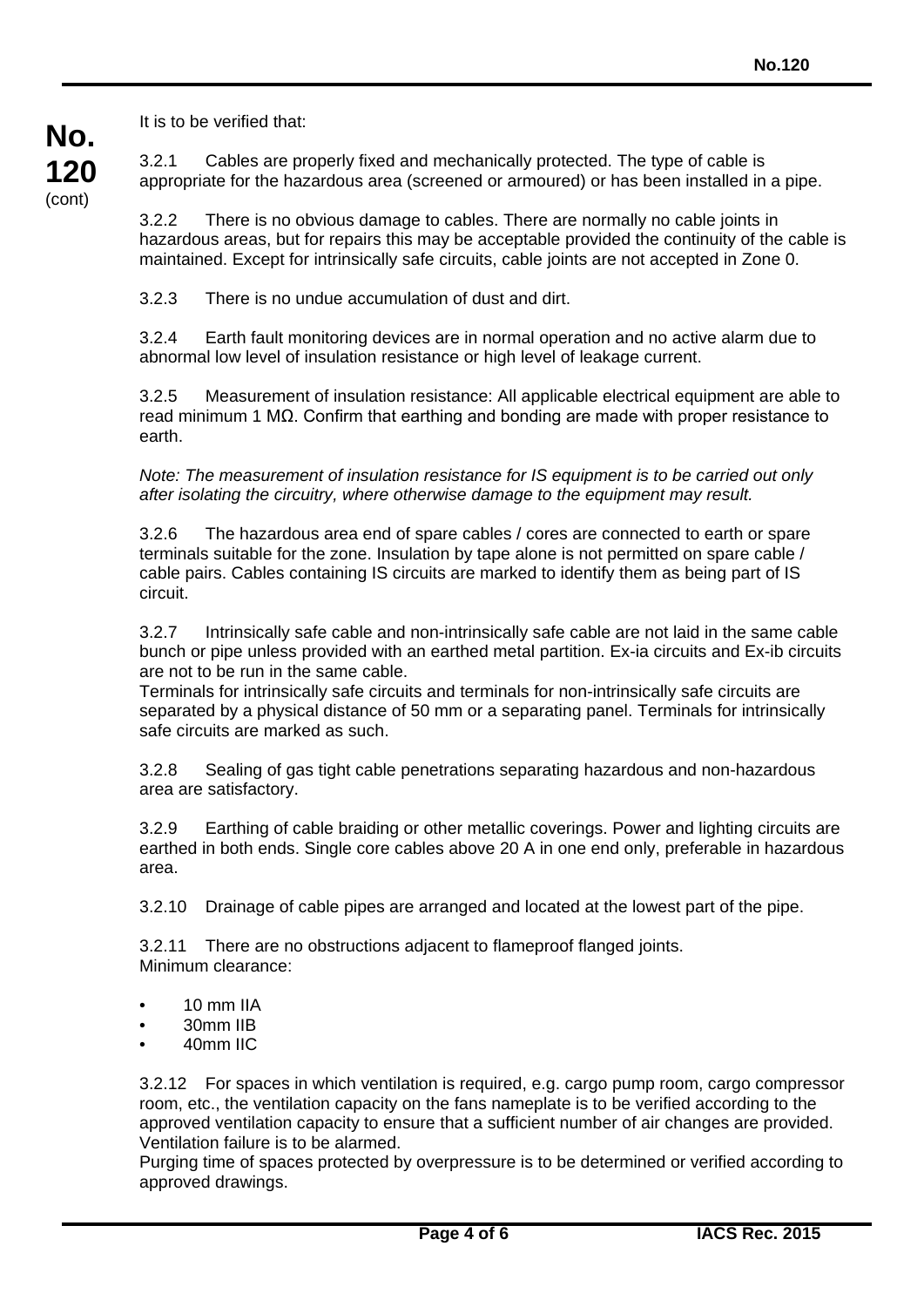3.2.13 For spaces protected by over-pressure, actions upon the loss of pressure are to be verified according to approved drawings. These may be automatic or manual disconnections depending on the type of Ex- protection used and audible and visual alarms. Alarms are to be given at a manned station.

*Note: Loss of overpressure means less than 0.25mbar in the protected area.*

3.2.14 Setting of overload or thermal protection for Ex-e motor is in accordance with approved drawings.

3.2.15 The flame path protection of Ex-d equipment is to comply with 2.5. Corrosion or paint blocking the path is not accepted.

3.2.16 Condition of equipment is such that it allows safe operation.

Corrosion damages are not acceptable as these can cause Ex equipment to lose its protective function and its watertight integrity.

The protective gas pressure and flow for Ex-p equipment is according to design and flow is adequate.

The resin for Ex-m equipment in the enclosure is not damaged.

A suitable safety barrier/isolator is provided for Ex-ia/-ib equipment.

#### **4. Surveys on ships in service**

## 4.1 General

The maintenance record, as per 2.8, is to be reviewed for updates carried out the last 12 months. Repaired or replaced Ex equipment is to be surveyed by checking connections, conditions and function including opening enclosures by appropriate tools, including updated document (Refer IEC 60079-17).

4.1.1 Electrical equipment in gas-dangerous spaces and zones are to be examined with respect to:

- The enclosure is in satisfactory condition.
- No unauthorised modifications
- Bolts of the enclosure are tight and in satisfactory condition.
- There are no strains, poor insulation /or loosen connection to the electrical equipment in the enclosure.
- Cable glands are tight and in good condition.
- Gasket is in good condition.
- Equipment marking in order
- Equipment earthing / bonding in order
- Cables in good condition

Specific for protection type:

- Ex-d: The flame path is in satisfactory condition.
- Ex-p: The protective gas pressure and flow are adequate.
- Ex-m: The resin in the enclosure is not damaged.

Areas protected by overpressure:

- Test audible and visual alarm in manned station upon loss of pressure.
- Check automatic or manual disconnection. Ref. 3.2.13